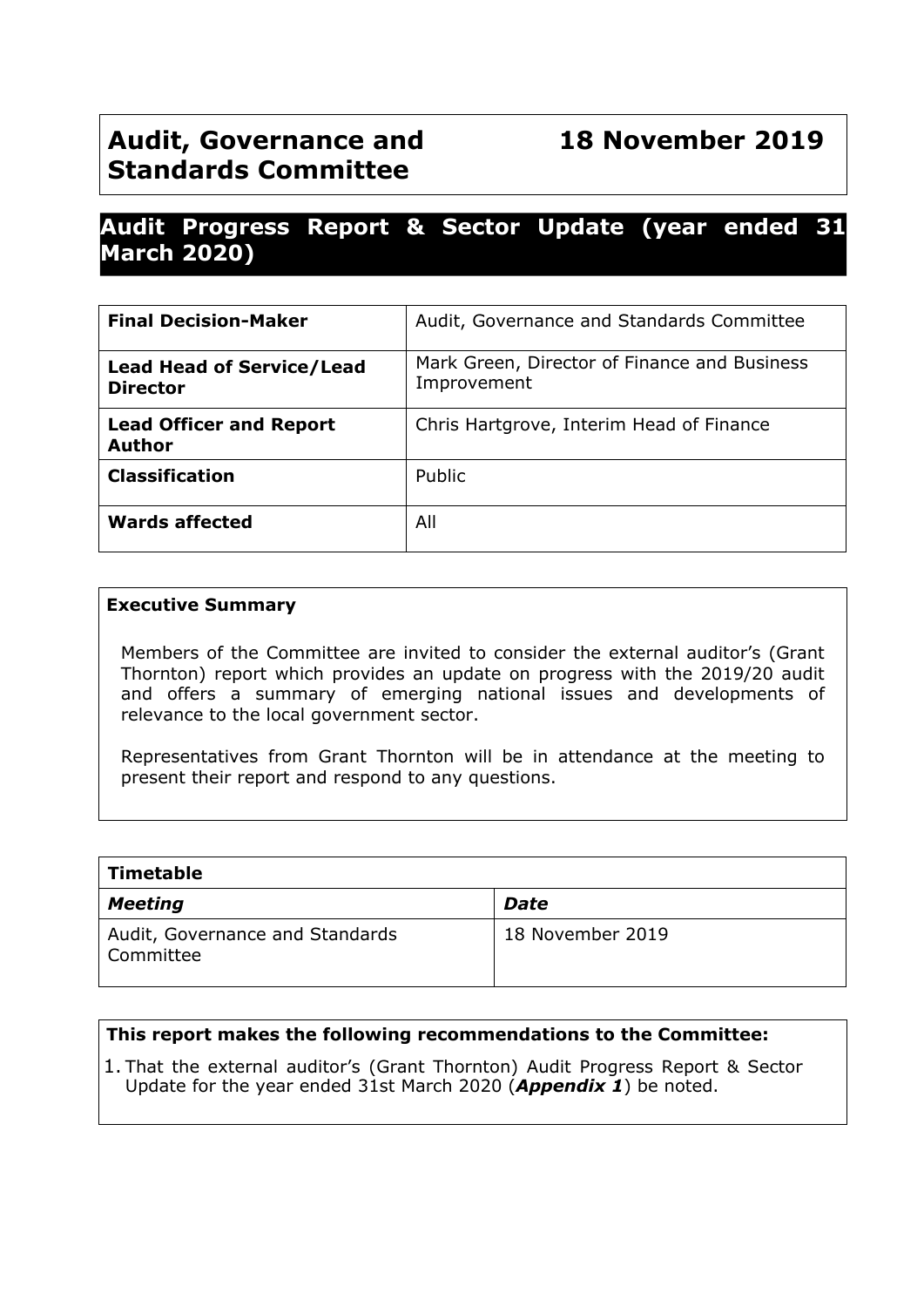# **Audit Progress Report & Sector Update (year ended 31 March 2020)**

# **1. CROSS-CUTTING ISSUES AND IMPLICATIONS**

| <b>Issue</b>                                       | <b>Implications</b>                                                                                                                                                                                                                                                            | Sign-off                                                |
|----------------------------------------------------|--------------------------------------------------------------------------------------------------------------------------------------------------------------------------------------------------------------------------------------------------------------------------------|---------------------------------------------------------|
| <b>Impact on</b><br>Corporate<br><b>Priorities</b> | The<br>report is focused<br>on<br>the auditor's<br>ensuring that<br>the<br>opinion<br>2019/20<br>on<br>financial statements and value<br>conclusion<br>for.<br>money<br>are<br>by the<br>issued<br>statutory<br>deadline of 31st July 2020.                                    | Director of Finance &<br><b>Business</b><br>Improvement |
| <b>Cross Cutting</b><br><b>Objectives</b>          | No implications identified.                                                                                                                                                                                                                                                    | Director of Finance &<br><b>Business</b><br>Improvement |
| <b>Risk Management</b>                             | Detailed within Section 5.                                                                                                                                                                                                                                                     | Director of Finance &<br><b>Business</b><br>Improvement |
| <b>Financial</b>                                   | There are no direct financial<br>implications arising from the<br>report, although the opinion<br>on the Statement of Accounts<br>for<br>Value<br>Money<br>and<br>conclusion are one mechanism<br>through which the<br>Council<br>demonstrates<br>financial<br>accountability. | Director of Finance &<br><b>Business</b><br>Improvement |
| <b>Staffing</b>                                    | No implications identified.                                                                                                                                                                                                                                                    | Director of Finance &<br><b>Business</b><br>Improvement |
| Legal                                              | No implications identified.                                                                                                                                                                                                                                                    | Director of Finance &<br><b>Business</b><br>Improvement |
| <b>Privacy and Data</b><br><b>Protection</b>       | No implications identified.                                                                                                                                                                                                                                                    | Director of Finance &<br><b>Business</b><br>Improvement |
| <b>Equalities</b>                                  | No implications identified.                                                                                                                                                                                                                                                    | Director of Finance &<br><b>Business</b><br>Improvement |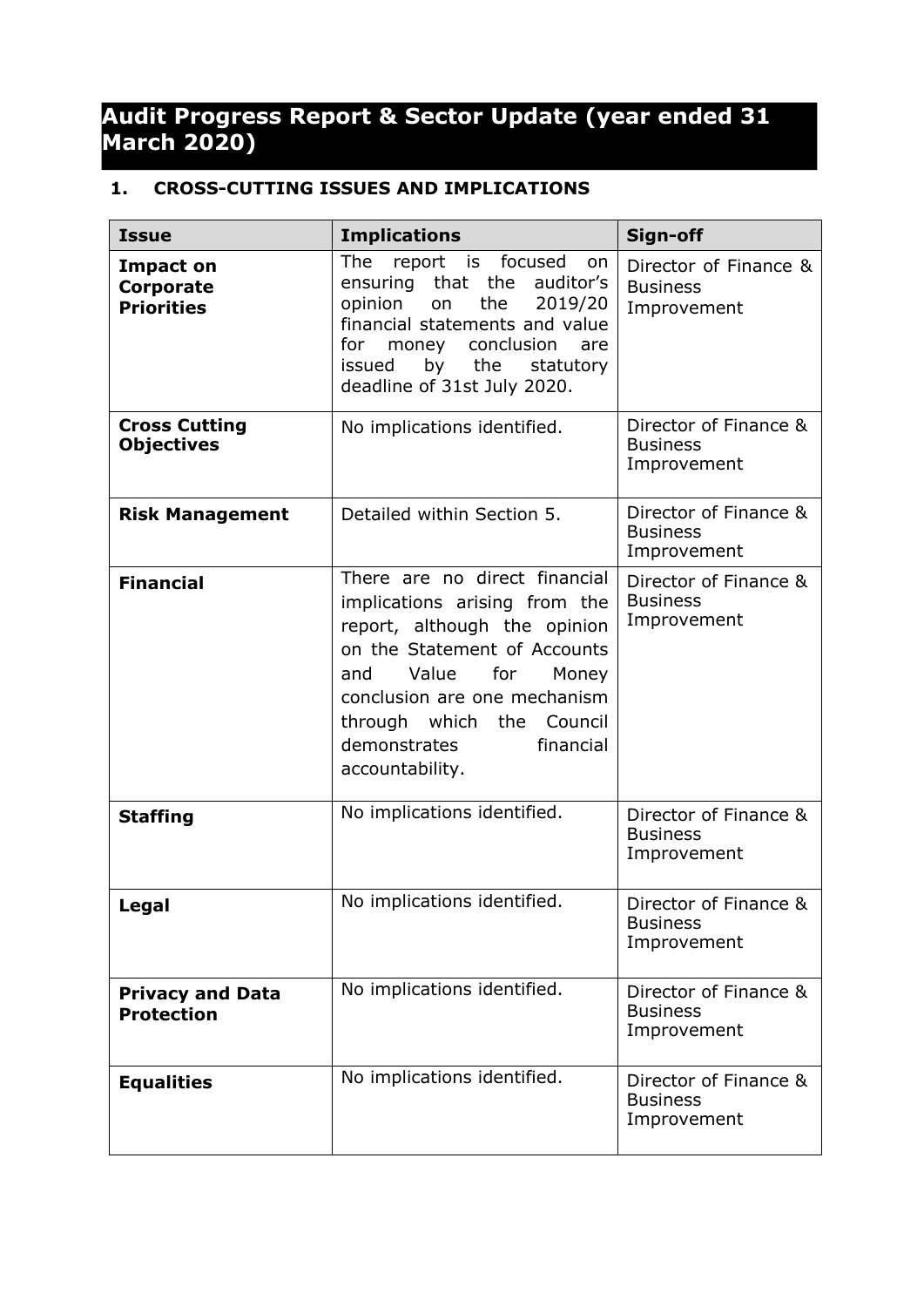| <b>Issue</b>              | <b>Implications</b>         | Sign-off                                                |
|---------------------------|-----------------------------|---------------------------------------------------------|
| <b>Public Health</b>      | No implications identified. | Director of Finance &<br><b>Business</b><br>Improvement |
| <b>Crime and Disorder</b> | No implications identified. | Director of Finance &<br><b>Business</b><br>Improvement |
| <b>Procurement</b>        | No implications identified. | Director of Finance &<br><b>Business</b><br>Improvement |

## **2. INTRODUCTION AND BACKGROUND**

- 2.1 External audit services are provided by Grant Thornton for the 2019/20 financial year following their appointment by Public Sector Audit Appointments Ltd (PSAA) for the period from 2018/19 to 2022/23.
- 2.2 The report attached at *Appendix 1* provides an update on progress with the 2019/20 audit and informs committee Members of a number of relevant emerging issues and sector developments.

## **3. AVAILABLE OPTIONS**

3.1 The report is for noting only.

## **4. PREFERRED OPTION AND REASONS FOR RECOMMENDATIONS**

4.1 The report is for noting only.

## **5. RISK**

5.1 The report is presented for information only and has no risk management implications.